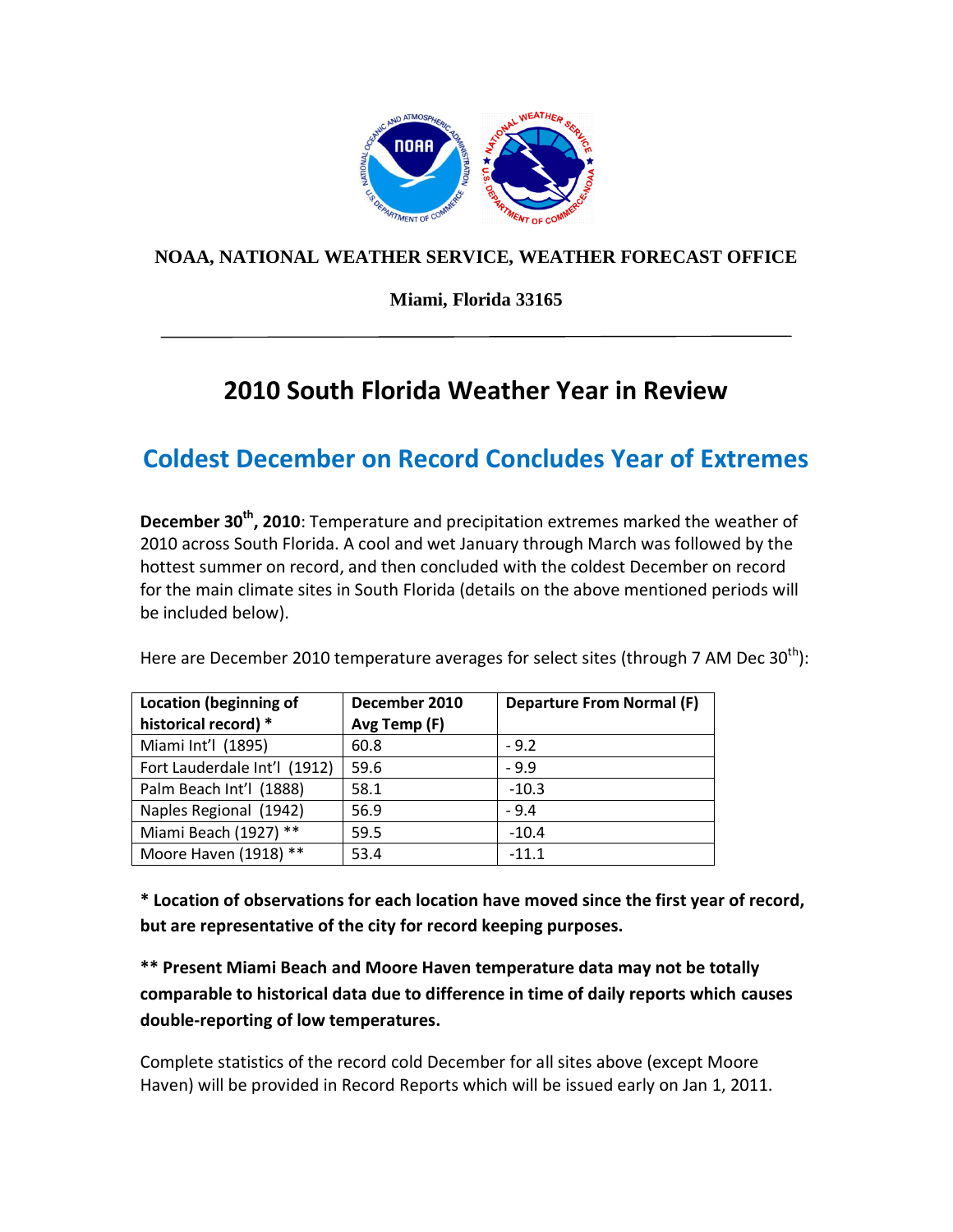The main culprit behind the cold temperatures in December 2010 was the same one which caused the [cold winter of 2009-2010;](http://www.srh.noaa.gov/images/mfl/news/Mar2010Summary.pdf) a strongly negative North Atlantic Oscillation (NAO) and Arctic Oscillation (AO). When these atmospheric oscillations are in the strong negative phase, they essentially "flip" the weather pattern across North America, with upper-level high pressure and relative warmth over Greenland and Northeastern Canada and upper-level low pressure and cold over the eastern Continental United States, including Florida (Figure 1). This pattern forces the jet stream to plunge south from northern Canada into the southeastern U.S., transporting Arctic air masses into Florida.

A pronounced shift in the [ENSO \(El Niño Southern Oscillation\)](http://www.srh.noaa.gov/mfl/?n=winteroutlookforsouthflorida) phase was noted in 2010, from a strong El Niño, or warm, phase to a borderline strong La Niña, or cold, phase. While this may appear at first glance to be a key contributor to the temperature extremes noted across South Florida during 2010, it is believed that it was the strongly negative NAO and AO, not the ENSO phase, which contributed to the cold temperatures in early and late 2010. A strongly phased NAO/AO operating on shorter time scales can override the longer-term ENSO phase.

As mentioned above, South Florida experienced its [hottest summer on record in 2010](http://www.srh.noaa.gov/images/mfl/news/Aug2010SummerWebArticle.pdf) (with the exception of Naples which recorded its second hottest recorded summer). Despite the record hot summer, average yearly temperatures at the main climate sites will end up around 1 degree below normal, which will be the coolest calendar year since the early and mid 1980s, and among the top 10 on record (except for Miami). At secondary sites Miami Beach and Moore Haven, it was the coolest year on record (please note caveat below table).

| <b>Location (beginning of</b> | Avg 2010 Temp | <b>Departure From</b> | Rank                           |
|-------------------------------|---------------|-----------------------|--------------------------------|
| historical record)            | (F)           | Normal (F)            |                                |
| Miami Int'l (1895)            | 75.8          | $-0.9$                | 52nd coolest (Tied)            |
| Fort Lauderdale Int'l (1912)  | 74.9          | $-1.0$                | $7th$ coolest                  |
| Palm Beach Int'l (1888)       | 74.1          | $-1.2$                | 8 <sup>th</sup> coolest (Tied) |
| Naples Regional (1942)        | 73.6          | $-0.5$                | $6th$ coolest                  |
| Miami Beach (1927) **         | 74.1          | $-1.9$                | Coolest on record              |
| Moore Haven (1918) **         | 71.2          | $-1.9$                | Coolest on record              |

Here are the 2010 temperature averages for the year for the primary climate sites through December 29:

**\*\* Present Miami Beach and Moore Haven temperature data may not be totally comparable to historical data due to difference in time of daily reports which causes double-reporting of low temperatures.**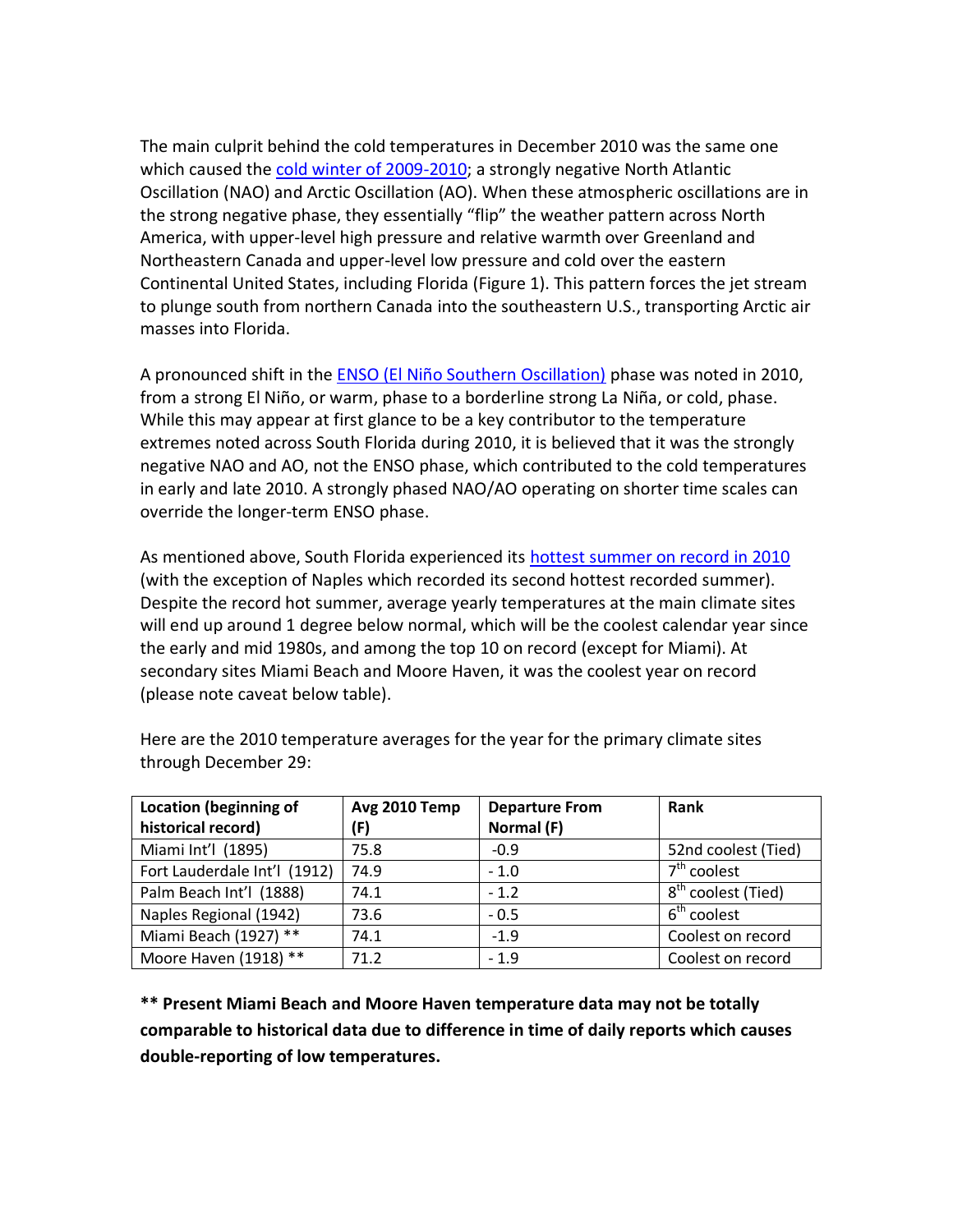Some other interesting 2010 temperature statistics:

- **Miami International Airport (MIA)** observed 103 days of temperatures at or above 90 degrees, the 4<sup>th</sup> most on record. The average number of 90+ degree days per year is 51. MIA also had a record 45 days of low temperatures of 80 degrees or higher, besting the previous record of 39 set in 2009. The average number of 80+ degree low temperature days per year is 13. On the other end of the thermometer, MIA had 6 mornings with low temperatures below 40 degrees. This ties the 5<sup>th</sup> most number of sub-40 degree days on record. The average yearly number of sub-40 degree days is 2.

- **Fort Lauderdale/Hollywood International Airport (FLL)** observed 9 days of low temperatures below 40 degrees. This ties the  $4<sup>th</sup>$  most number of sub-40 degree days on record. The average yearly number of sub-40 degree days is 3.

- **Palm Beach International Airport (PBI)** observed 106 days of temperatures at or above 90 degrees, the 8th most on record. The average number of 90+ degree days per year is 56. PBI also had a record 34 days of low temperatures of 80 degrees or higher, crushing the previous record of 17 set in 1900 and 2002. The average number of 80+ degree low temperature days per year is 6. On the other end of the thermometer, PBI had 18 mornings with low temperatures below 40 degrees. This easily breaks the previous record of 10 days set in 1920 and 1981. The average yearly number of sub-40 lows at PBI is 3. Six of the 18 days occurred in December, which breaks the previous monthly record for December of 5 set in 1962.

- **Naples Regional Airport (APF)** observed 125 days of temperatures at or above 90 degrees, the 12th most on record. The average number of 90+ degree days per year is 109. Naples also observed 13 days of low temperatures below 40 degrees. This ties the 5<sup>th</sup> most number of sub-40 degree days on record. The average yearly number of sub-40 degree days is 3. Eight of the 13 days occurred in December, which breaks the previous monthly record for December of 7 set in 1981.

# **Precipitation**

For the second consecutive year, precipitation amounts varied widely across the region (Figure 2). This was likely due to the lack of large, organized weather disturbances or tropical systems affecting south Florida, primarily during the rainy season. A wetter than normal winter led to a relatively dry April and May, then to a summer which had large variances in rainfall. The rainy season ended two weeks earlier than normal on October 3<sup>rd</sup>, which led to a drier than normal end to the year and a return to drought conditions over most of south Florida.

The large variances in rainfall during the rainy season are illustrated in the total rainfall values for locations close to each other. For example, Hollywood Waste Water Plant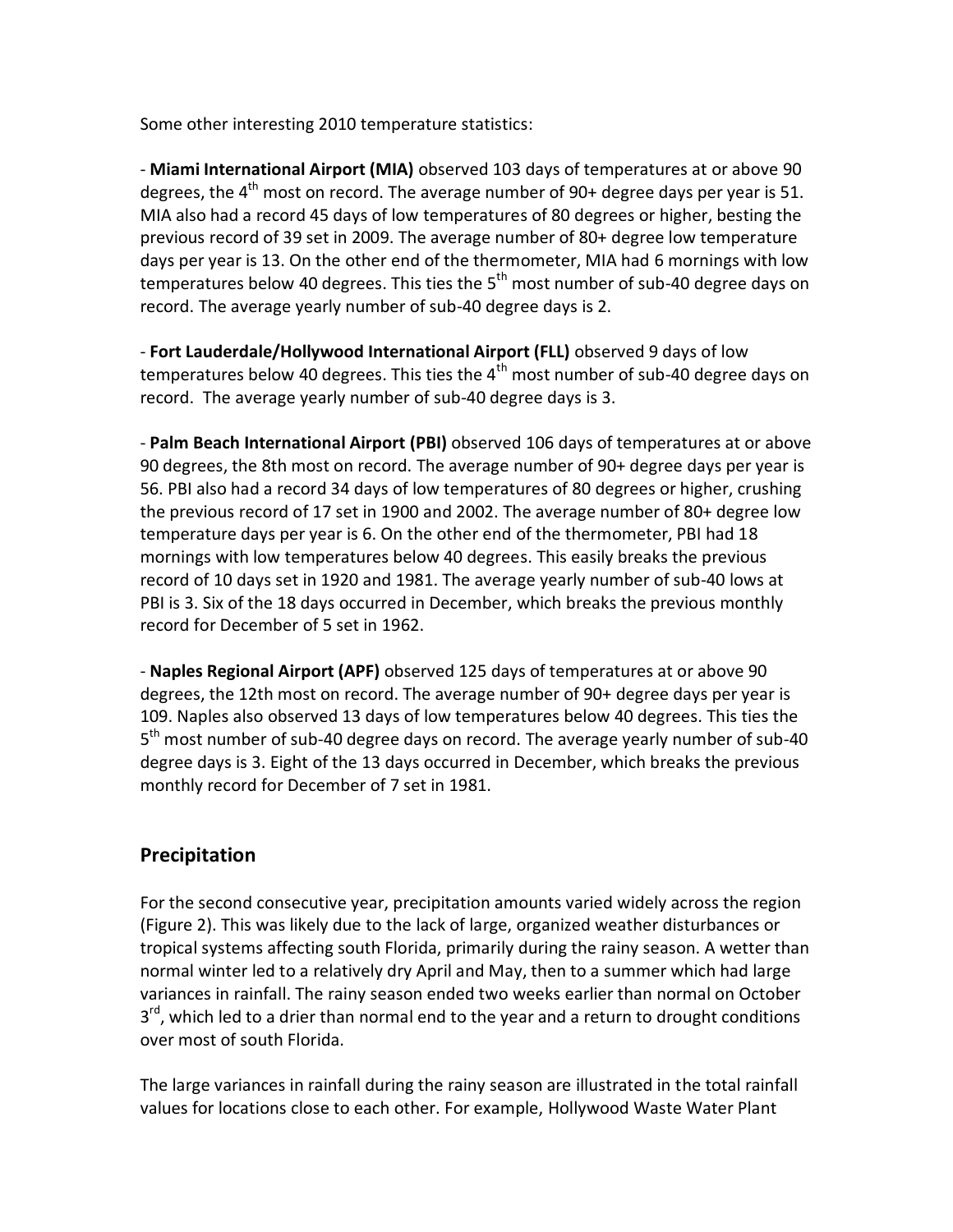received almost 20 inches more of rainfall than Fort Lauderdale/Hollywood Airport, a mere 5 miles to the north-northeast. Juno Beach received over 20 inches of rain more than Palm Beach International Airport, only 15 miles to the south.

To further illustrate the unusual nature of the precipitation patterns in 2010, the level of Lake Okeechobee, which typically reaches a peak in October, actually fell during the summer from a peak of around 15 feet in May and was at its yearly low of near 12.5 feet by the end of 2010 (Figure 3). This was due to a relative lack of rainfall in the Lake Okeechobee area, as well as very dry conditions north of the lake across central Florida.

Here are 2010 rainfall totals from around the area (in inches) through 7 AM December 30:

| <b>Site</b>                  | 2010 Precip | <b>Departure from Normal</b> | Rank                    |
|------------------------------|-------------|------------------------------|-------------------------|
| Miami International          | 65.10       | $+6.57$                      | 36th wettest            |
| Palm Beach International     | 53.39       | $-8.00$                      | 31st driest             |
| Fort Lauderdale Int'l        | 59.44 *     | $-4.75$                      | $36th$ driest           |
| Naples Regional              | 44.61 *     | $-7.29$                      | 18th driest             |
| <b>Hollywood Water Plant</b> | 78.03       | $+16.58$                     |                         |
| Juno Beach                   | 74.05       |                              |                         |
| Miami Beach                  | 71.01       | $+24.41$                     | 2nd wettest             |
| The Redland (S. Dade)        | 60.13       | $-1.43$                      |                         |
| NWS Miami                    | 62.36       |                              |                         |
| Canal Point (Palm Beach)     | 59.57       |                              |                         |
| Big Cypress (Hendry)         | 51.94       |                              |                         |
| Ortona                       | 51.41       |                              |                         |
| Marco Island                 | 51.12       |                              |                         |
| Immokalee                    | 48.42       |                              |                         |
| Brighton Res (Glades)        | 47.02       |                              |                         |
| Moore Haven                  | 46.15       | $-0.29$                      | $36^{\text{th}}$ driest |

\* (Naples cooperative site at Golden Gate Aquatic Complex measured 57.12 inches and Fort Lauderdale cooperative site at Dixie Water Plant measured 68.32 inches)

# **2010 Tropical Weather**

For the fifth consecutive year, South Florida was spared the effects of a hurricane. Two weak tropical systems affected the south Florida peninsula: Tropical Storm Bonnie on July 23 and TD 16/Tropical Storm Nicole in late September. Neither system produced significant impacts of note across the area.

Following is a seasonal breakdown of significant South Florida weather events in 2010: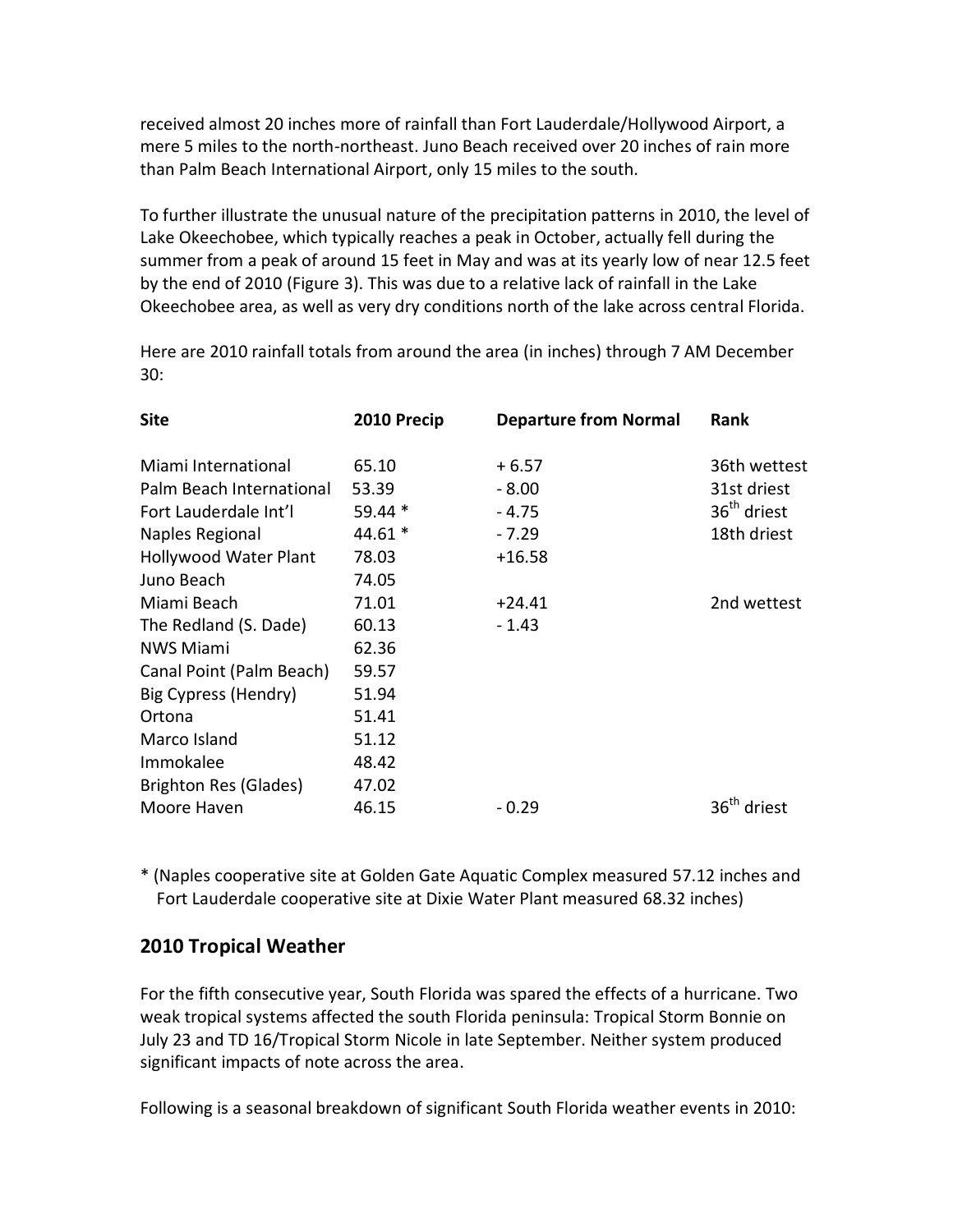# **January – March**

# **----------------------**

An Arctic cold front blasted through south Florida on New Year's Day, ushering in a period of record-setting cold temperatures. West Palm Beach, Naples and Moore Haven set records for their [coldest 12-day stretch on record,](http://www.srh.noaa.gov/images/mfl/news/January2010Summary.pdf) with Fort Lauderdale and Miami not far behind. The coldest temperatures since 1989 were observed across most areas on January 10th, which followed a day of rain with temperatures in the 30s and 40s (as well as a few unconfirmed reports of sleet and snow).

The cold temperatures didn't stop there. February and March continued several degrees below normal, and the January-March period ended up as the coldest on record for West Palm Beach, Naples and Miami Beach, and in the top 10 coldest for Miami, Fort Lauderdale and Moore Haven.

Impacts of the cold weather on the agricultural community in South Florida were extensive, with a total estimated loss of \$590 million. In addition, two deaths and seven injuries were attributed either directly or indirectly to the cold weather in early January.

Coldest temperature readings for the year at the four main climate sites were:

Naples: 32 (Jan 11) West Palm Beach: 32 (Jan 10 and Dec 14) Fort Lauderdale: 34 (Jan 10 and Dec 14) Miami: 35 (Jan 10)

Low temperatures in the 20s were recorded on several mornings over interior sections of south Florida, even as far south as Miami-Dade County on January  $10^{\text{th}}$ . The lowest unofficial temperature in south Florida in 2010 was 21 degrees in Palmdale on December 28<sup>th</sup>.

The wetter and stormier than normal winter kept water levels rather high over south Florida. Three severe thunderstorm events occurred over southeast Florida: February 12th and February  $24^{th}$  when a combination of high winds and hail associated with squall lines produced minor damage; and March 29<sup>th</sup> when an EF0 tornado ripped through parts of Oakland Park (Broward County). Fortunately, no injuries were reported and minor damage to structures and landscaping was noted. In addition, a few minor flood events took place in February and March in Broward and Palm Beach counties.

#### **June-August**

# **-----------------**

After a warm and dry "spring", temperatures reached all-time record hot levels across almost all of south Florida. A relative lack of cloud cover due to a persistent high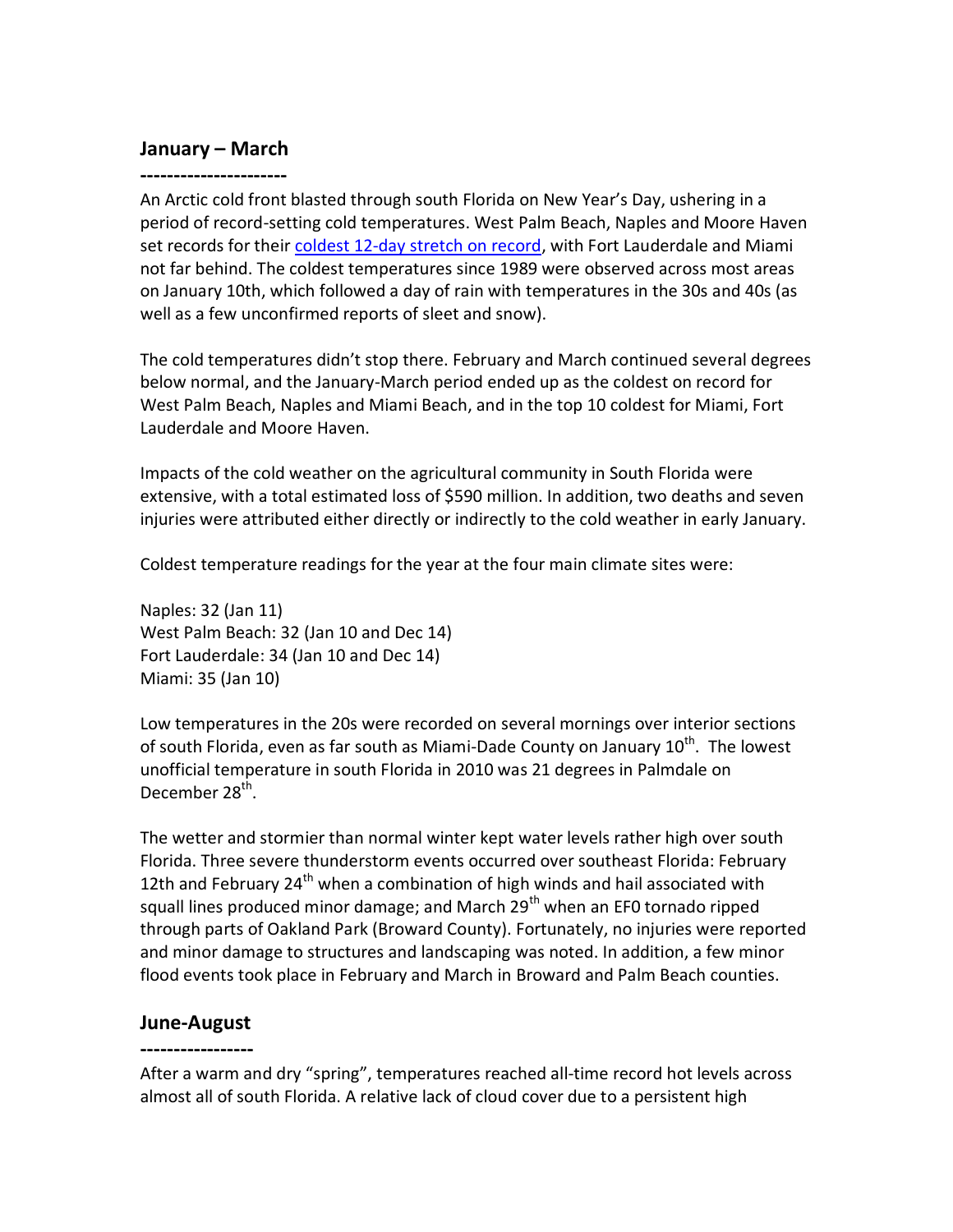pressure area over the southeast United States was largely to blame for the record heat. The main contributor to the record heat was the overnight low temperature which did not drop below 80 on many days along the east coast and in the upper 70s over interior and western sections (see additional temperature statistics above for more detail).

Hottest temperature readings for the year at the four main climate sites were:

- Miami: 96 (August 15 and 21).
- Fort Lauderdale: 95 (July 10).
- West Palm Beach: 96 (July 12 and 30).
- Naples: 97 (June 12).

Over interior sections, temperatures reached and exceeded the 100 degree mark during several periods this past summer: June 14 and 16, July 8 through 10, July 28 through 31 and August 14 through 20. The highest unofficial temperature reading was 102 degrees at Brighton Reservation in northern Glades County on July 31.

Widespread severe weather occurrences were relatively few in number this past summer, again attributable to the rather stable and dry conditions. Three separate episodes of note occurred during the first week of June, the first two weeks of July and in early and mid August. This last episode featured an EF0 tornado which produced minor damage in the West Boca area of far southern Palm Beach County during the early evening of August 7<sup>th</sup>.

# **October-December**

**--------------------------**

An early-season cold front moved through south Florida in the wake of TD 16/Tropical Storm Nicole on September 30<sup>th</sup>, putting an early end to the rainy season just a few days later on October  $3^{rd}$ . The early onset of the dry season led to a dry fall, which put in motion the drought conditions which cover most of the southern Florida peninsula by year's end. Near normal temperatures were noted in October and November. A strong cold front moved across the area on December 1, which was only the beginning of what is the coldest December on record for south Florida. In contrast to January-March period when short periods of warm weather provided a break from the cold temperatures, almost every day in December had below normal temperatures, making this month the coldest of 2010 and one of the coldest months (regardless of time of year) since the early to mid 1980s.

# **2010 Severe Weather Statistics**

# **------------------------------------------**

A total of 11 people died as a result of weather related hazards in mainland south Florida in 2010. Rip currents once again led the list with 8 deaths directly attributed to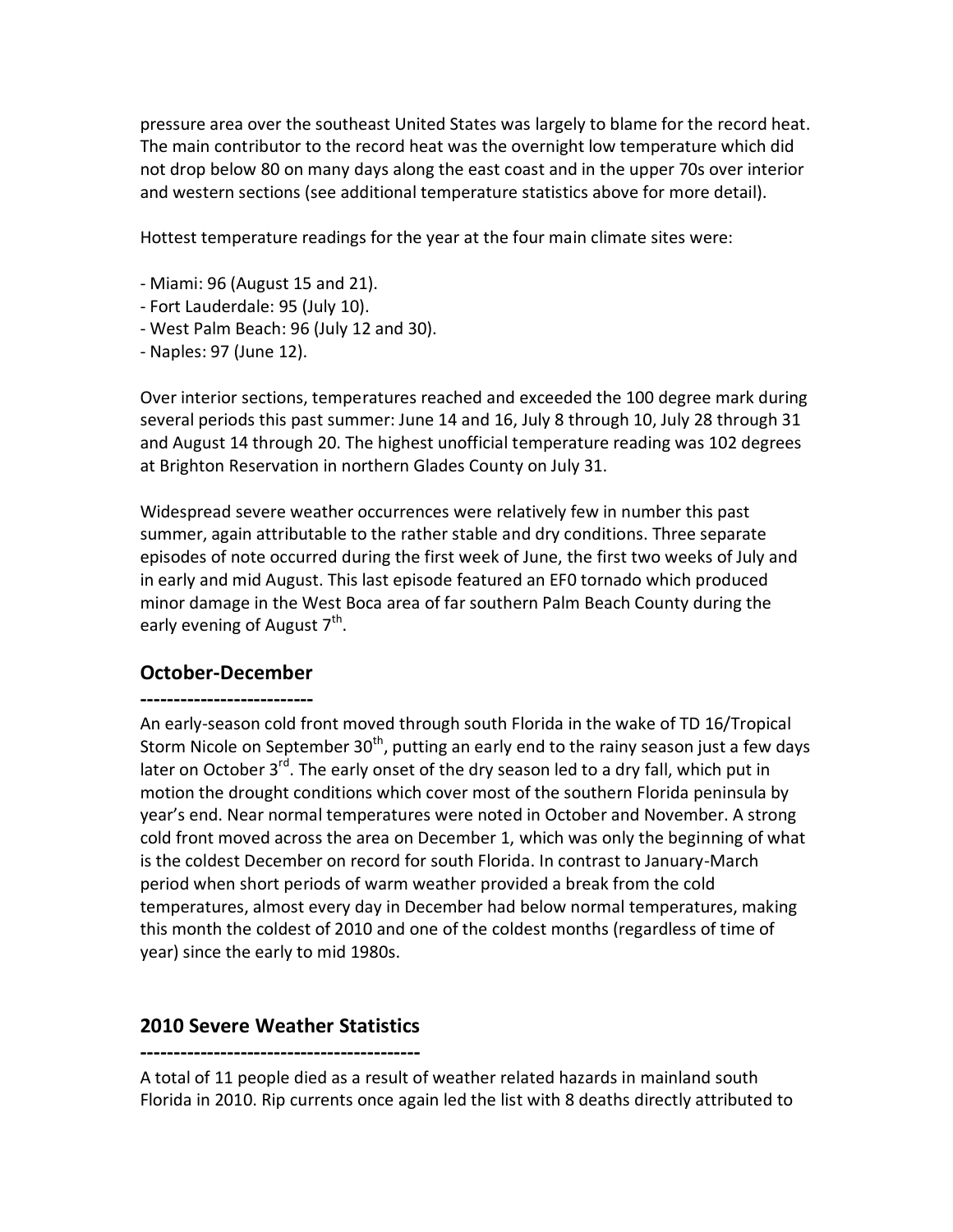the "fair weather killer". As is usually the case, most of the deaths were reported between the months of March and August, although one drowning occurred in November. Two deaths were attributed to the cold weather episode in early January, and one person was killed after falling from a boat in rough seas just offshore Jupiter Inlet.

Surprisingly, no lightning deaths were reported, although a total of 7 people were injured as a direct result of lightning strikes. It was only the third year since 1970 in which no lightning deaths were reported.

In total, 31 people were injured from weather related hazards, 15 of those which were rip current rescues. Only three tornadoes were confirmed over mainland south Florida, the lowest yearly total since 1977. Monetary damage amounts as a result of weather hazards will likely exceed \$600 million, most of it coming from severe crop damage during the freezes of January and December.

For the latest weather forecasts and alerts, please visit the National Weather Service Miami/South Florida web site at [weather.gov/southflorida.](http://weather.gov/southflorida)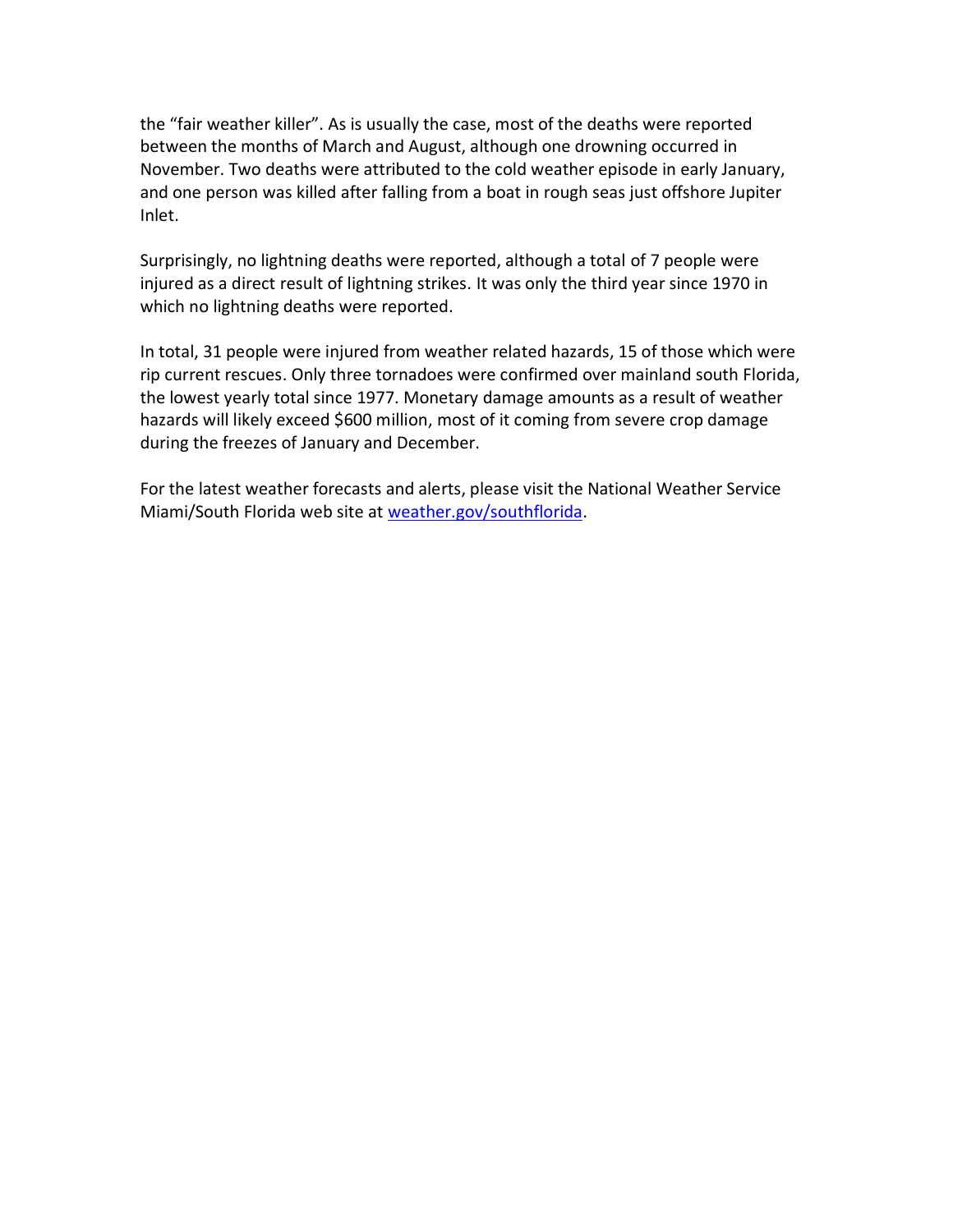

Figure 1: Phases of the North Atlantic Oscillation and their influence on winter weather patterns in the Northern Hemisphere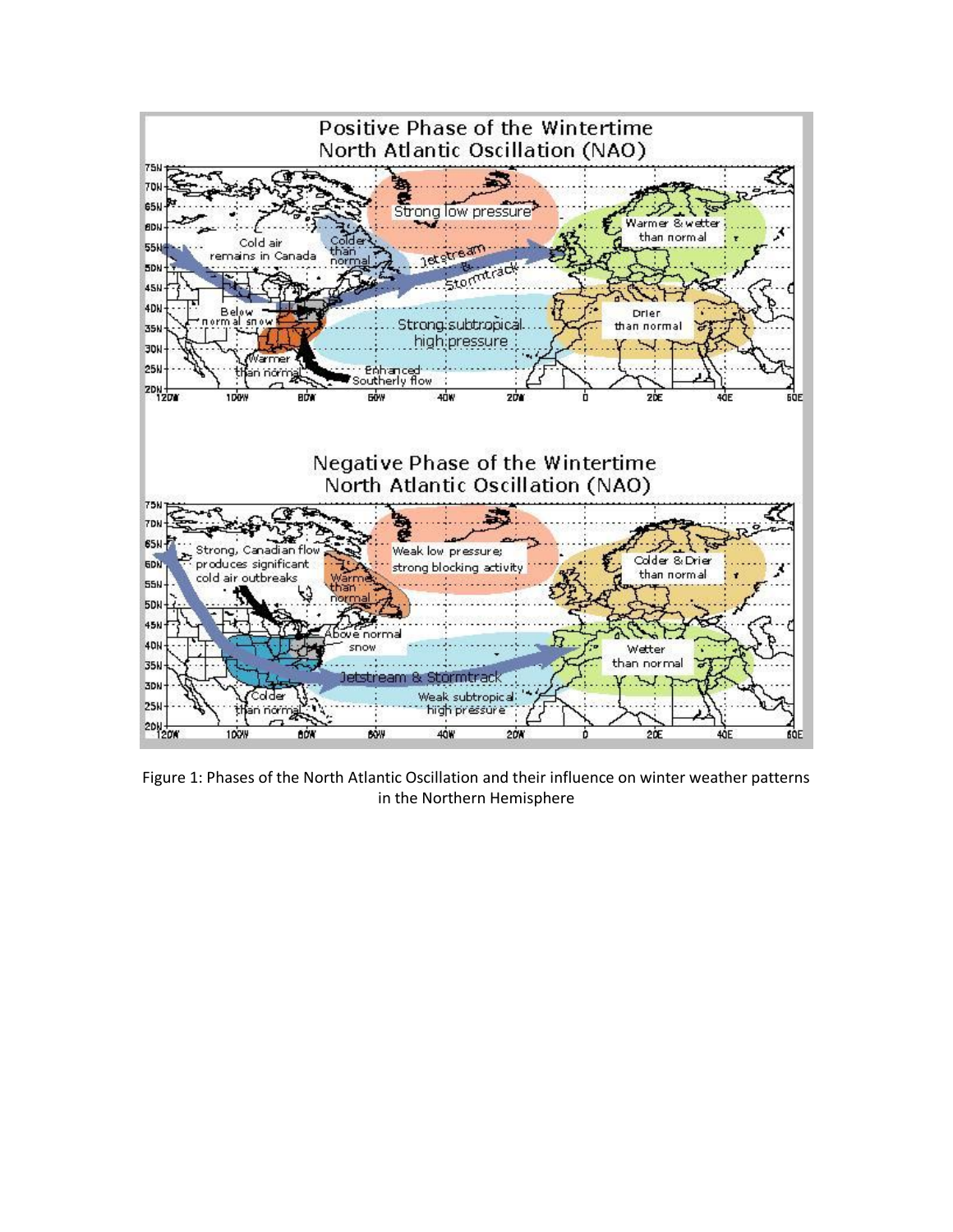

Figure 2: 2010 Departure from normal rainfall in inches as of 7 AM December 29<sup>th</sup>. Green/blue/purple areas represent above normal rainfall and yellow/orange/red areas represent below normal rainfall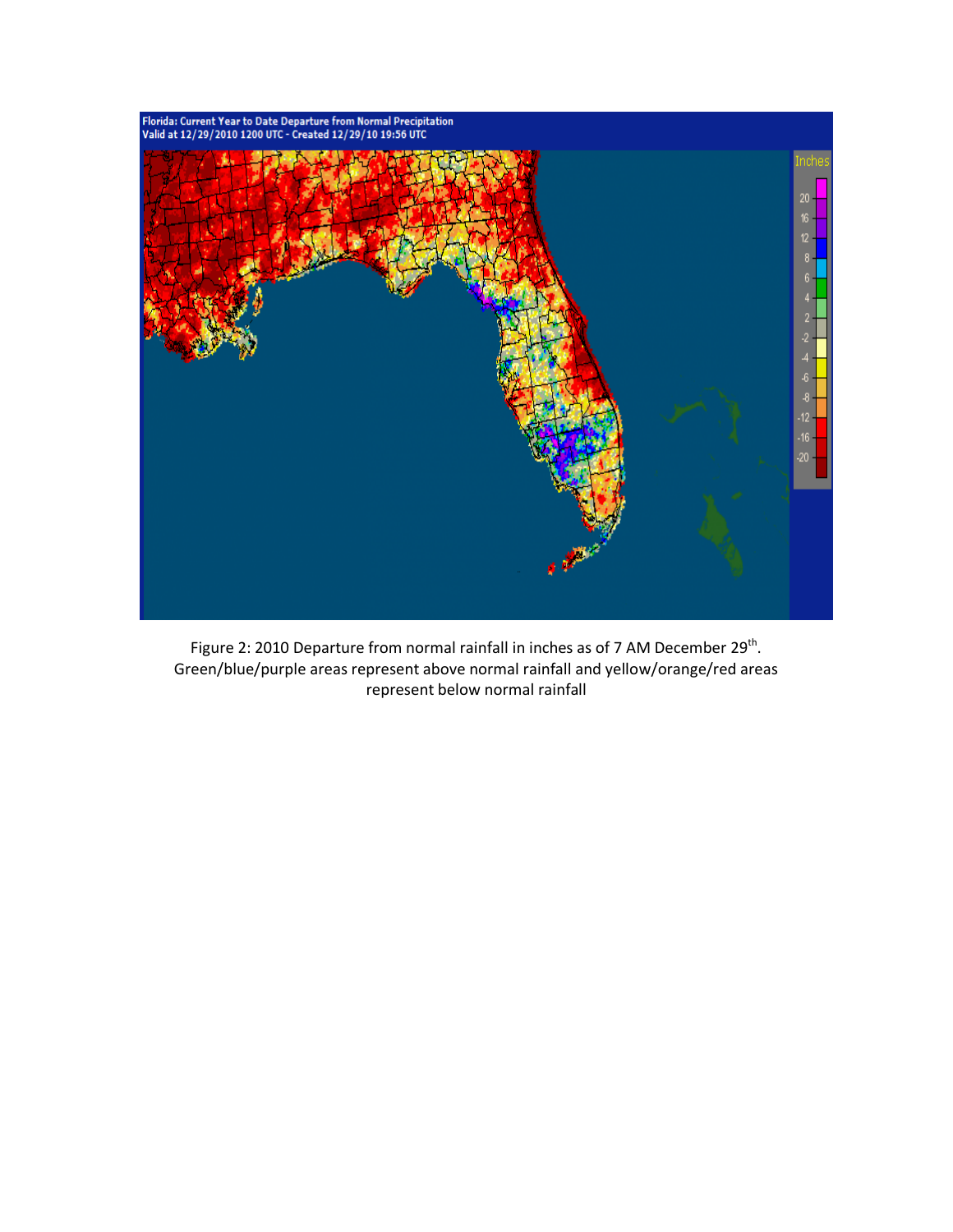

Figure 3: Lake Okeechobee level from January through December 2010.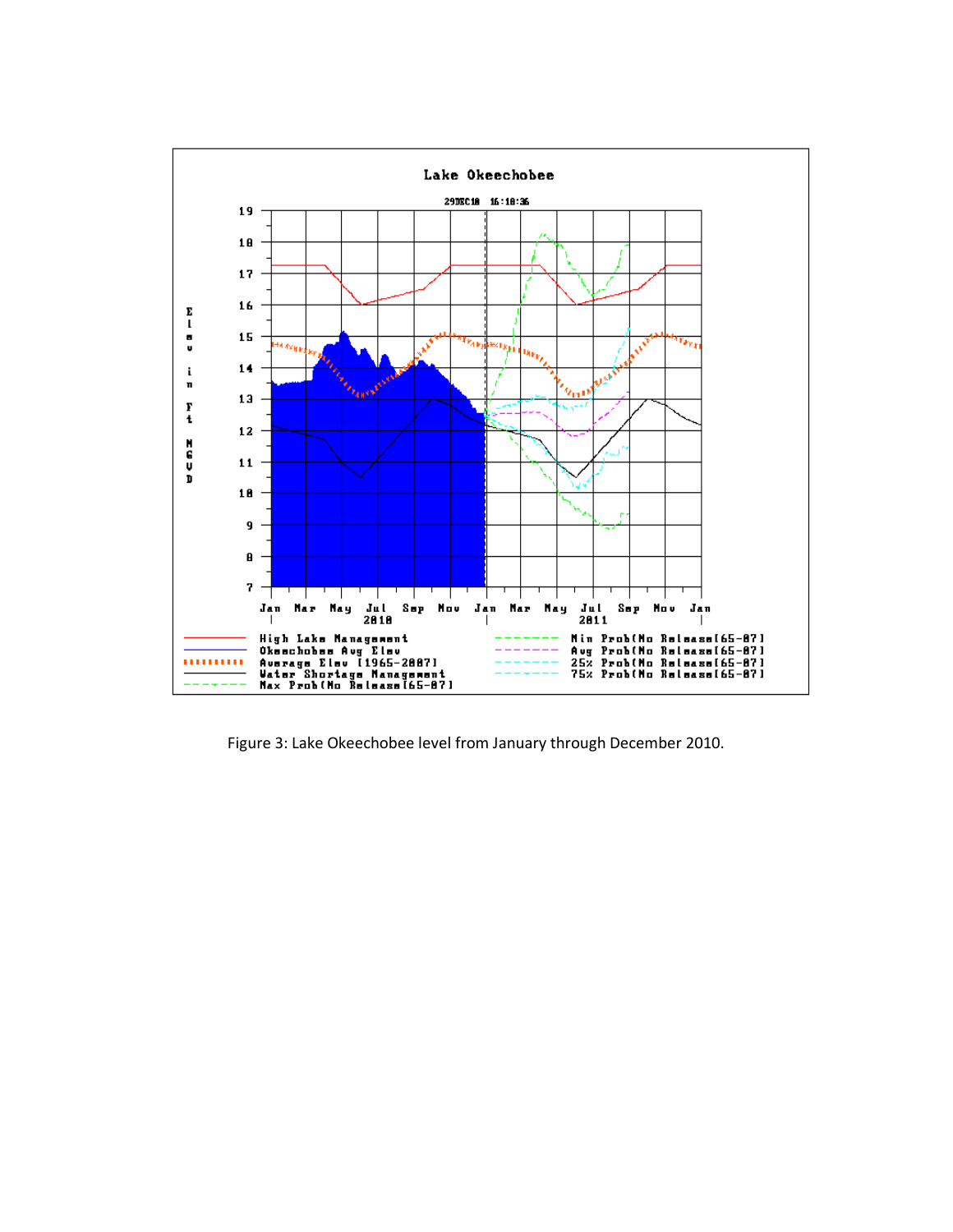

Figure 4: Frost covering ground and steam rising from the Caloosahatchee River in Moore Haven on December 28th (picture by Angie Snow – Glades County Emergency Management)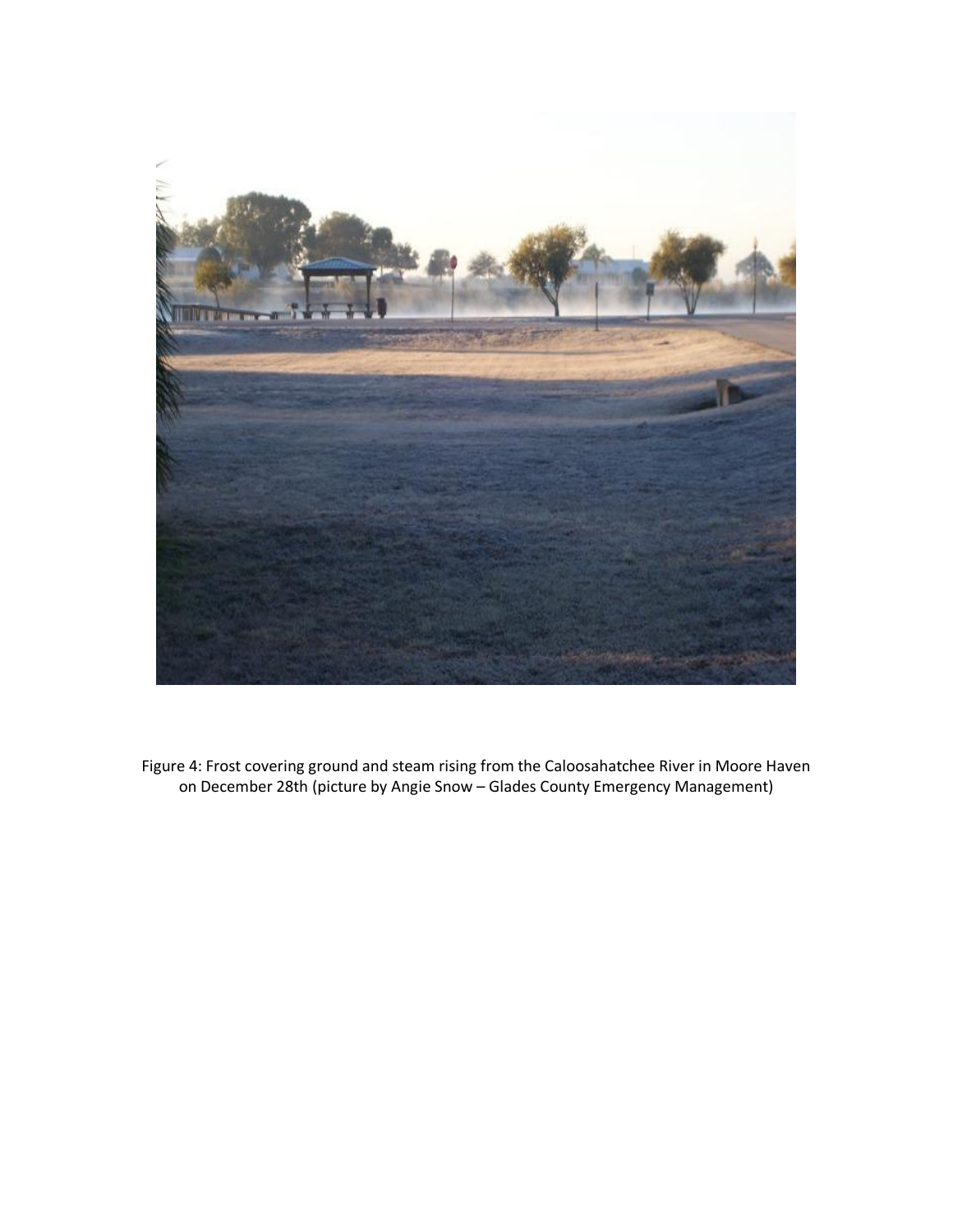

Figure 5: Wall cloud associated with severe thunderstorm in Palm Beach on July 4<sup>th</sup> (picture by John Whitney)